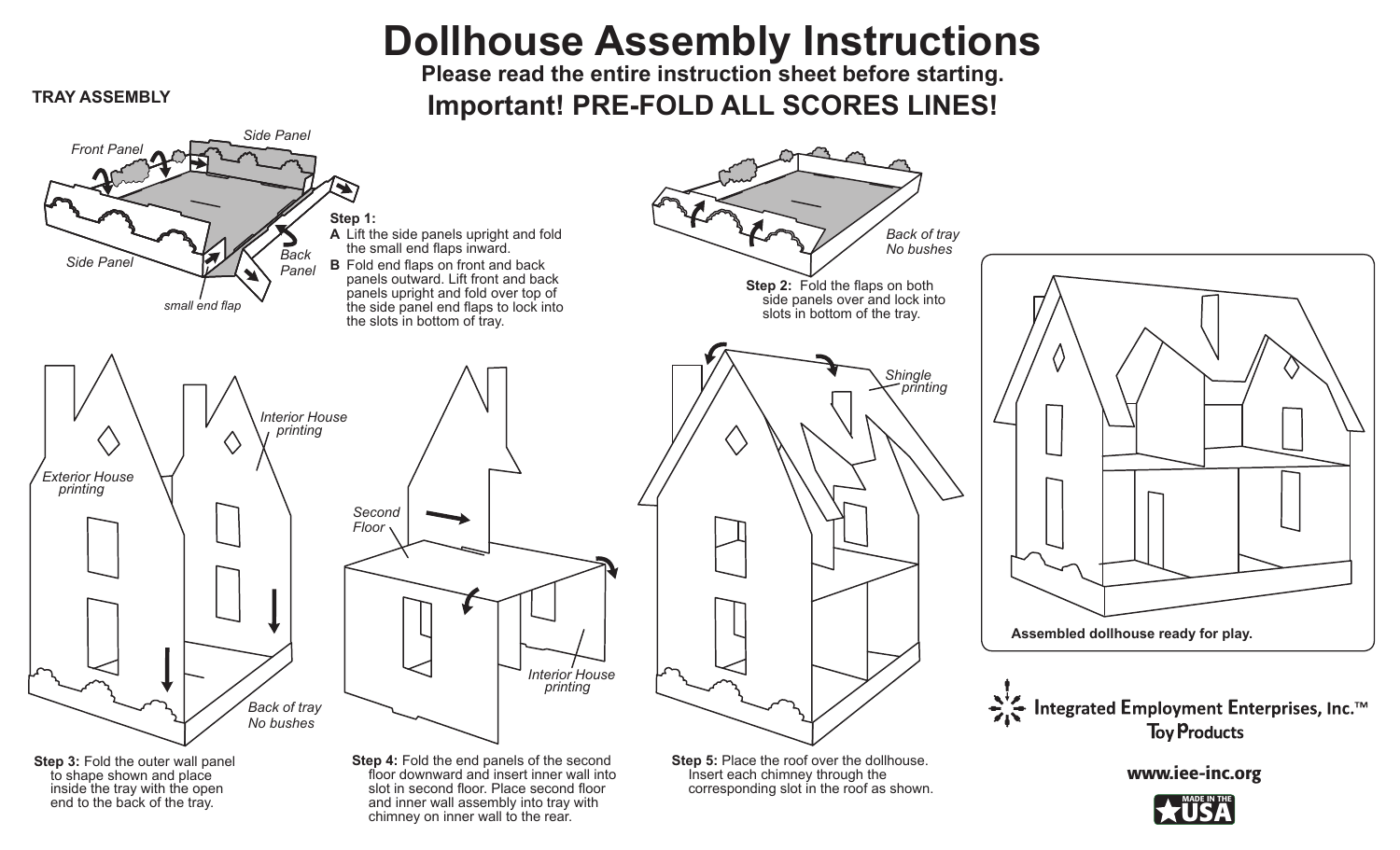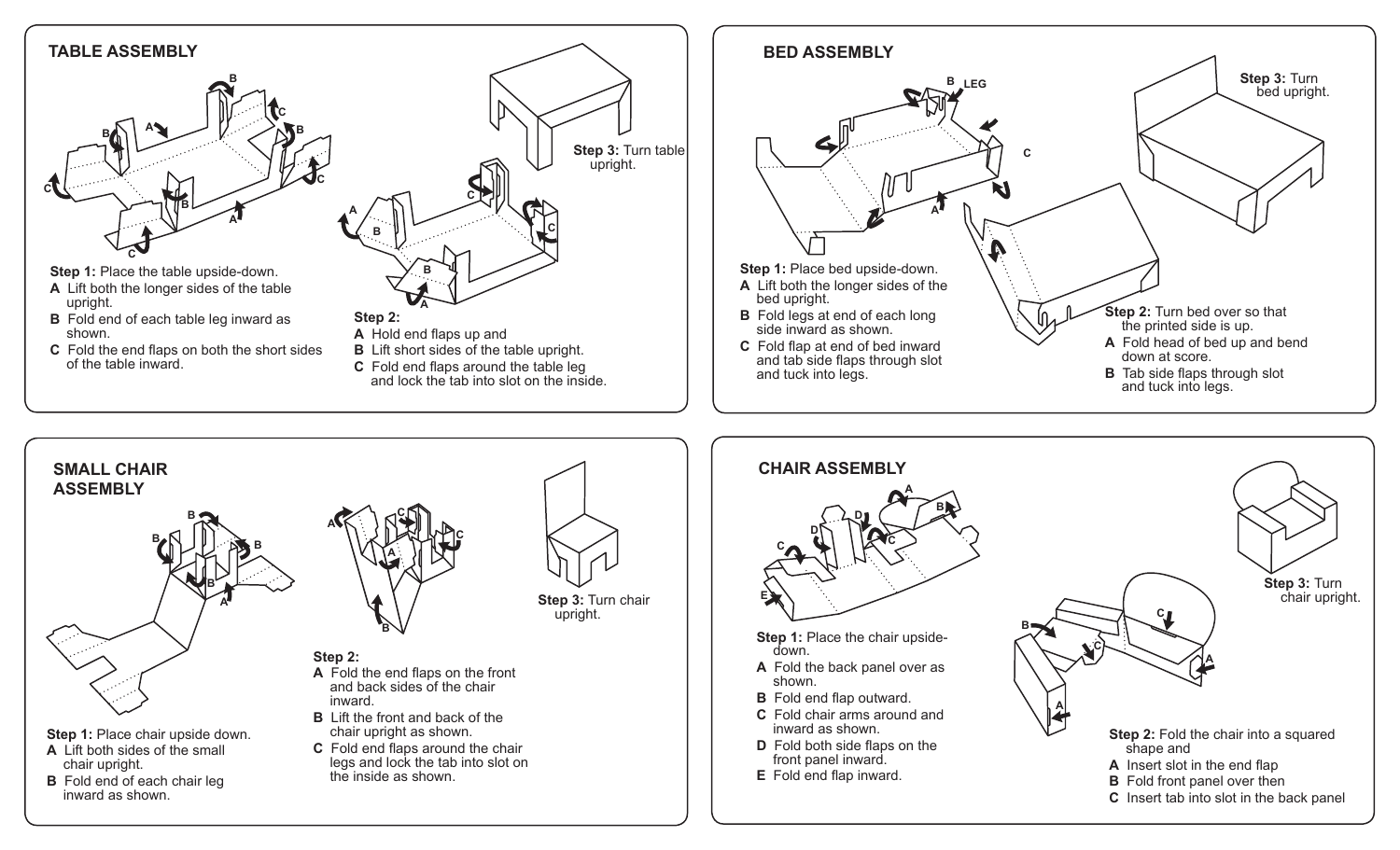## **Instrucciones de Ensamblado**

**Favor de leer todas las instrucciones antes de iniciar el ensamblado. Ensamble de la Base ¡IMPORTANTE: DOBLE TODAS LAS LINEAS PUNTEADAS!**



como se muestra.

chimenea sobre la pared interior en la parte trasera.

parte abierta hacia la parte trasera

de la base.

MADE IN THE **USA**